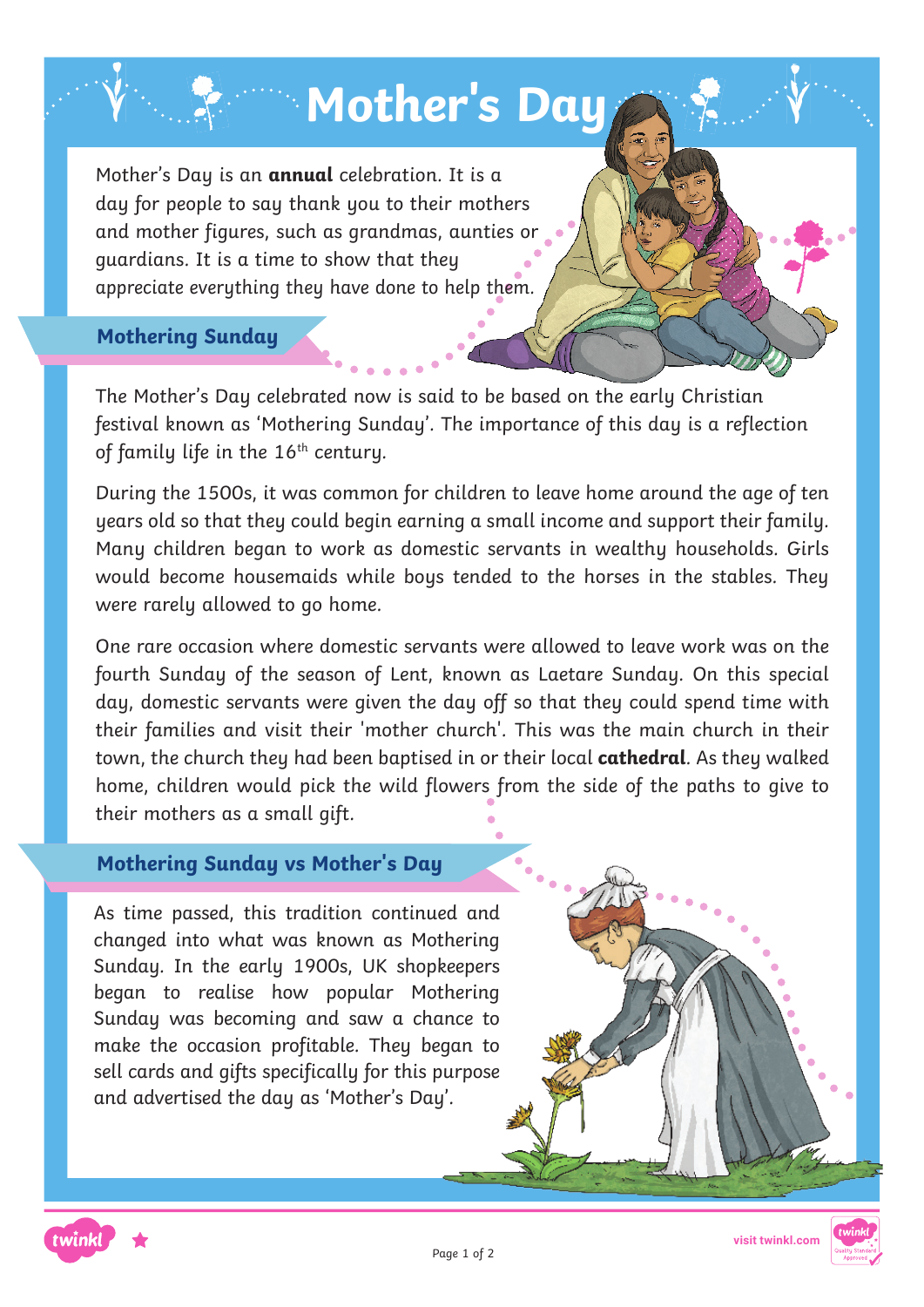Over time, the wild flowers picked by children were replaced by shop-bought gifts and the fourth Sunday in the season of Lent continued to be set aside as a special day for families to spend time together. People in the UK and Ireland started to celebrate 'Mother's Day' on the same day that Mothering Sunday had been celebrated. The two celebrations have now been mixed up although many people think that they are the same thing.

#### **The Fourth Sunday in Lent**

Just as the fourth Sunday in the season of Lent is now often known as both Mothering Sunday and Mother's Day, there are many other names given to this day.

Many people refer to this day by a name related to eating, such as Refreshment Sunday, Simnel Sunday and Pudding Pie Sunday as it is known in the county of Surrey. These names are given to reflect how cakes would be baked to celebrate families coming back together on this day or eaten on a break from fasting during Lent.

Among Christian communities, the date is also sometimes referred to as Rose Sunday. This is in relation to the colour of robes worn in the church. On this day, the robes change from purple to pink to reflect the colour of the rose.

. . . . . . . . . . . . .

twink

# **Glossary**

**annual:** Something which happens once every year. **cathedral:** A very large church where the bishop is linked to.